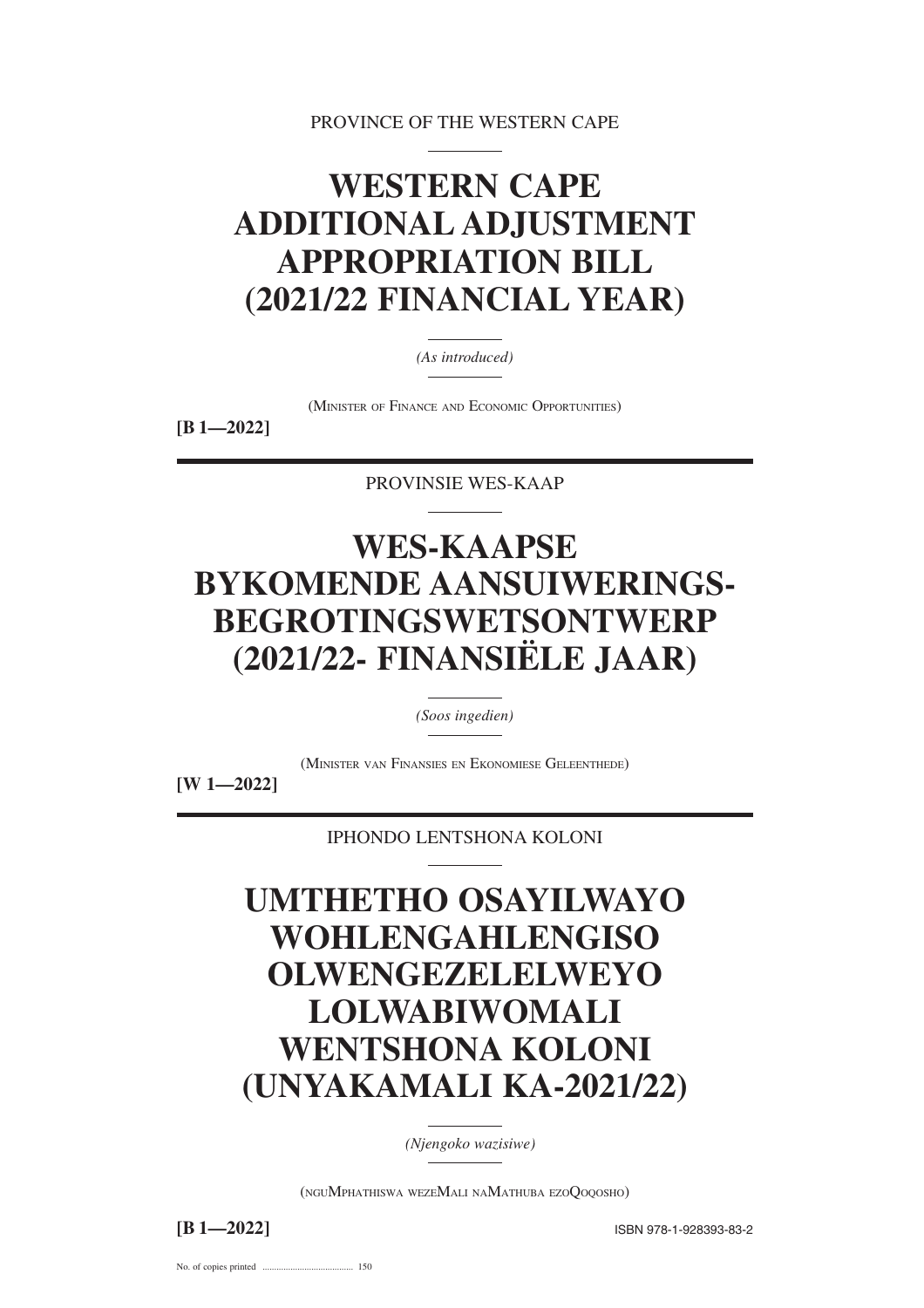## **BILL**

**To appropriate an additional adjusted amount of money from the Provincial Revenue Fund in terms of section 31(2)***(a)* **of the Public Finance Management Act, 1999, in respect of funds that have become available for a requirement of the Province of the Western Cape in respect of the 2021/22 financial year; and to provide for matters incidental thereto.**

#### **PREAMBLE**

**WHEREAS** the National Treasury has allocated additional funds to the Province in respect of the national conditional grant: Provincial Roads Maintenance;

**AND WHEREAS** section 31(2)*(a)* of the Public Finance Management Act, 1999 (Act 1 of 1999), provides that the Provincial Minister responsible for finance may table an adjustment budget in the Provincial Parliament in respect of funds that have become available;

**AND WHEREAS** section 26 of the Public Finance Management Act, 1999, provides that the Provincial Parliament must appropriate money for each financial year for the requirements of the Province,

**BE IT THEREFORE ENACTED** by the Provincial Parliament of the Western  $B_{\text{cape, as follows:}}$ 

#### **Interpretation**

**1.** In this Act, unless the context indicates otherwise, any word or expression to which a meaning has been assigned in the Western Cape Appropriation Act, 2021 (Act 5 of 5 2021), has the meaning assigned to it in that Act.

### **Appropriation of adjusted amount of money for requirement of Province**

**2.** (1) An adjusted appropriation by the Provincial Parliament of money from the Provincial Revenue Fund in terms of section 31(2)*(a)* of the Public Finance Management Act, for a requirement of the Province in the 2021/22 financial year, to a vote and 10 main division within that vote, and for the specific listed purpose, is set out in the Schedule.

(2) The spending of the appropriation contemplated in subsection (1) is subject to the Public Finance Management Act.

### **Amount listed as specifically and exclusively appropriated**

15

**3.** The amount listed in the Schedule as specifically and exclusively appropriated and that refers to a national conditional grant may be used only for the purpose stipulated in the Division of Revenue Act and in accordance with the framework published in terms of that Act.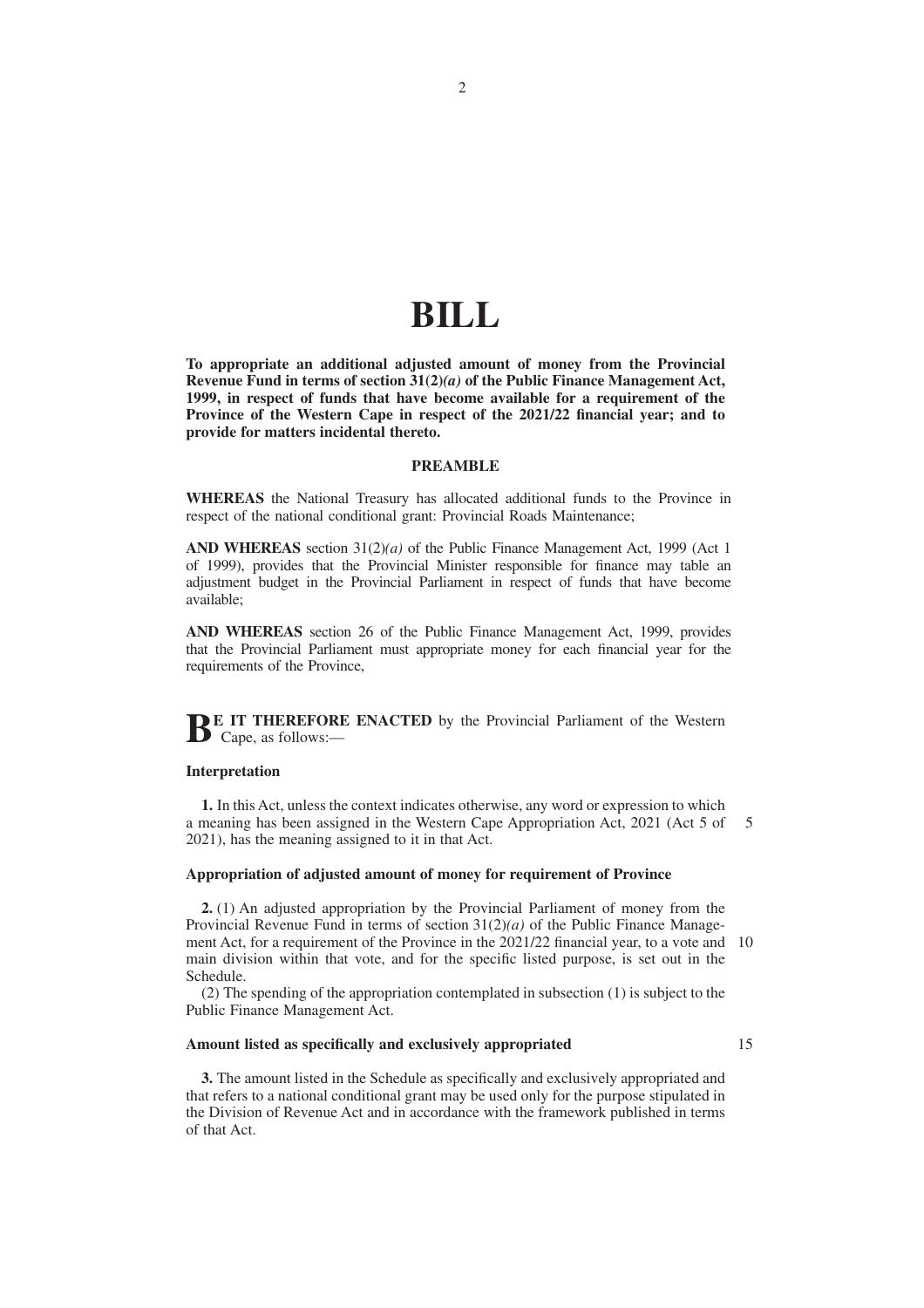### **Short title**

**4.** This Act is called the Western Cape Additional Adjustment Appropriation Act (2021/22 Financial Year), 2022.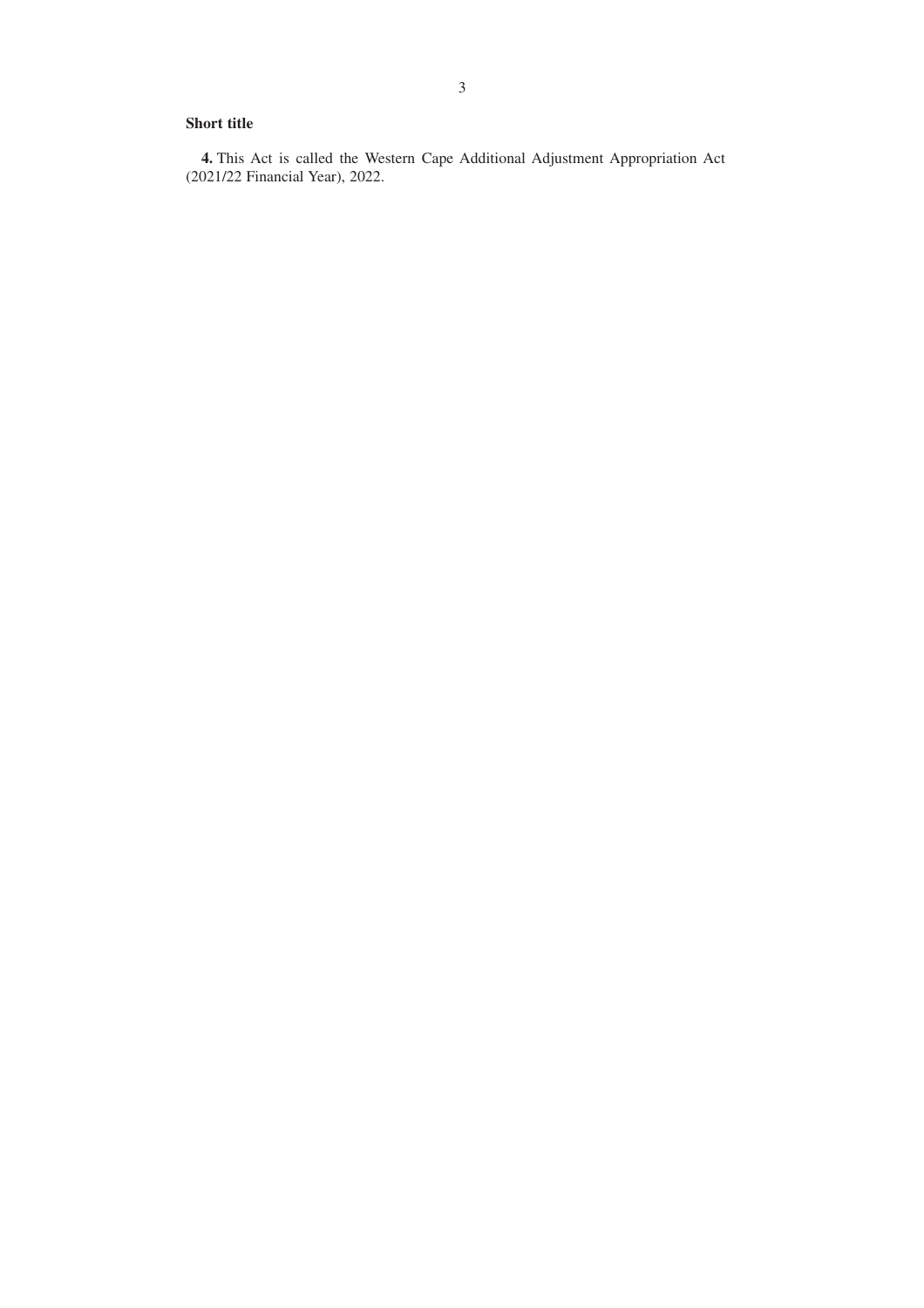### **SCHEDULE**

### (As a charge to the Provincial Revenue Fund)

|  |      | Description of vote and main<br>division |         |                                     | <b>Current payment</b> |       | Transfer<br>and subsidy<br>to | Payment               | Payment                 | Amount                                          |  |
|--|------|------------------------------------------|---------|-------------------------------------|------------------------|-------|-------------------------------|-----------------------|-------------------------|-------------------------------------------------|--|
|  | Vote |                                          | Total   | <b>Compensation of</b><br>employees | Goods and<br>services  | Other |                               | for capital<br>assets | for financial<br>assets | specifically and<br>exclusively<br>appropriated |  |
|  |      |                                          | R'000   | R'000                               | R'000                  | R'000 | R'000                         | R'000                 | R'000                   | R'000                                           |  |
|  | 10   | <b>Transport and Public Works</b>        | 43 3 96 |                                     |                        |       |                               | 43 396                |                         | 43 396                                          |  |
|  |      |                                          | 43 3 96 |                                     |                        |       |                               | 43 396                |                         | 43 396                                          |  |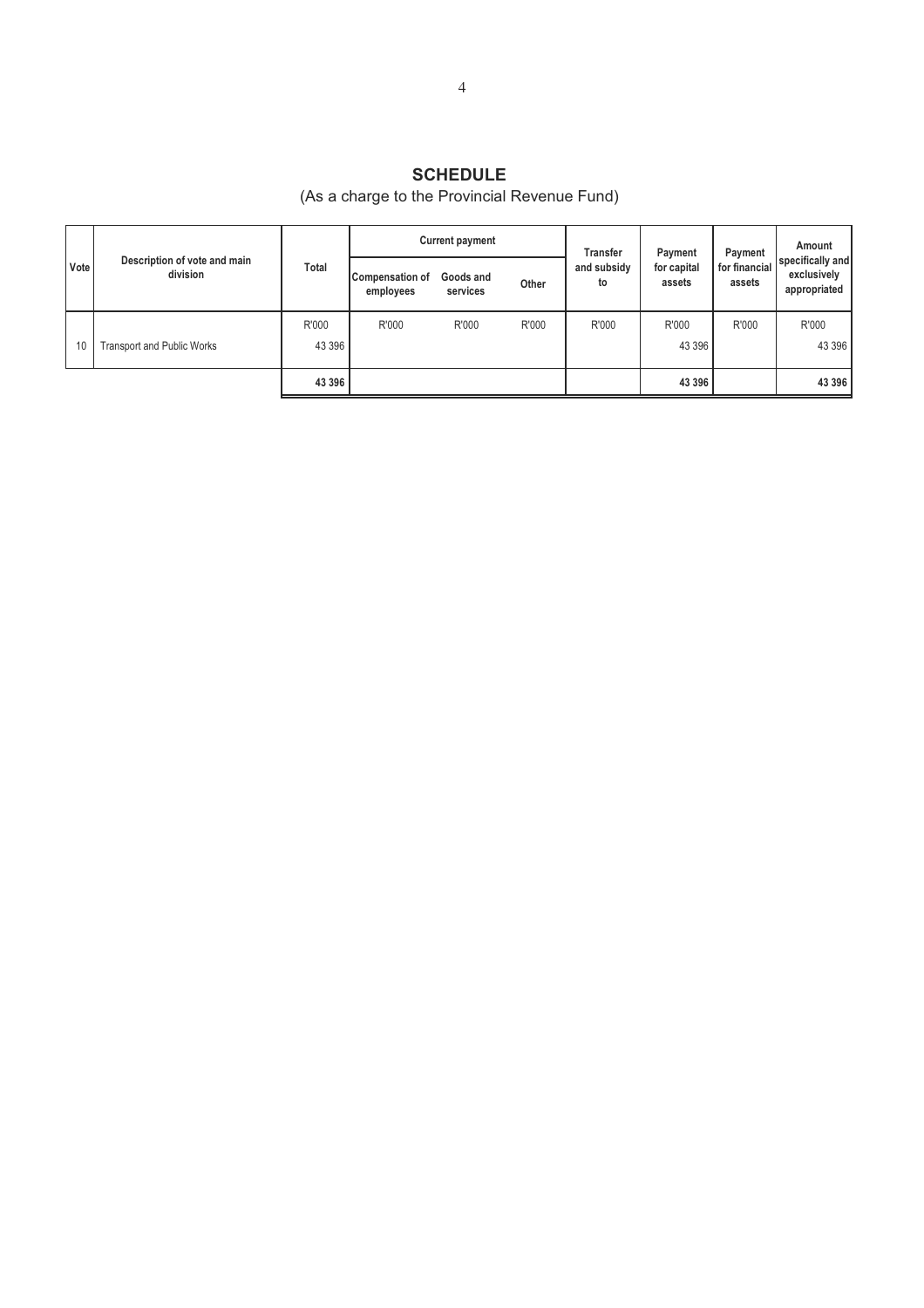|      |                                                                                                                                                                                                                                                                                                                                                              |               |                              | <b>Current payments</b> |       | <b>Transfers</b>       | Payments              | Payments                | <b>Amounts</b><br>specifically     |
|------|--------------------------------------------------------------------------------------------------------------------------------------------------------------------------------------------------------------------------------------------------------------------------------------------------------------------------------------------------------------|---------------|------------------------------|-------------------------|-------|------------------------|-----------------------|-------------------------|------------------------------------|
| Vote | Description of votes and main<br>divisions                                                                                                                                                                                                                                                                                                                   | <b>Totals</b> | Compensation<br>of employees | Goods and<br>services   | Other | and<br>subsidies<br>to | for capital<br>assets | for financial<br>assets | and<br>exclusively<br>appropriated |
|      |                                                                                                                                                                                                                                                                                                                                                              | R'000         | R'000                        | R'000                   | R'000 | R'000                  | R'000                 | R'000                   | R'000                              |
| 10   | <b>Transport and Public Works</b>                                                                                                                                                                                                                                                                                                                            | 43 396        |                              |                         |       |                        | 43 396                |                         | 43 396                             |
|      | Aim: To tirelessly pursue the delivery of<br>infrastructure and services that are<br>inclusive, safe and technologically relevant,<br>seeking to heal, skill, integrate, connect, link<br>and empower every citizen in the Western<br>Cape, driven by passion, ethics and a<br>steadfast commitment to the environment<br>and our people as our cornerstone. |               |                              |                         |       |                        |                       |                         |                                    |
|      | Transport Infrastructure<br>3                                                                                                                                                                                                                                                                                                                                | 43 396        |                              |                         |       |                        | 43 3 96               |                         |                                    |
|      | To deliver and maintain transport infrastructure<br>that is sustainable, integrated and environmentally<br>sensitive, that supports and facilitates social<br>empowerment and economic growth and<br>promotes accessibility and the safe, affordable<br>movement of people, goods and services.                                                              |               |                              |                         |       |                        |                       |                         |                                    |
|      | Of which                                                                                                                                                                                                                                                                                                                                                     |               |                              |                         |       |                        |                       |                         | 43 396                             |
|      | National conditional grant: Provincial Roads<br>Maintenance                                                                                                                                                                                                                                                                                                  |               |                              |                         |       |                        |                       |                         |                                    |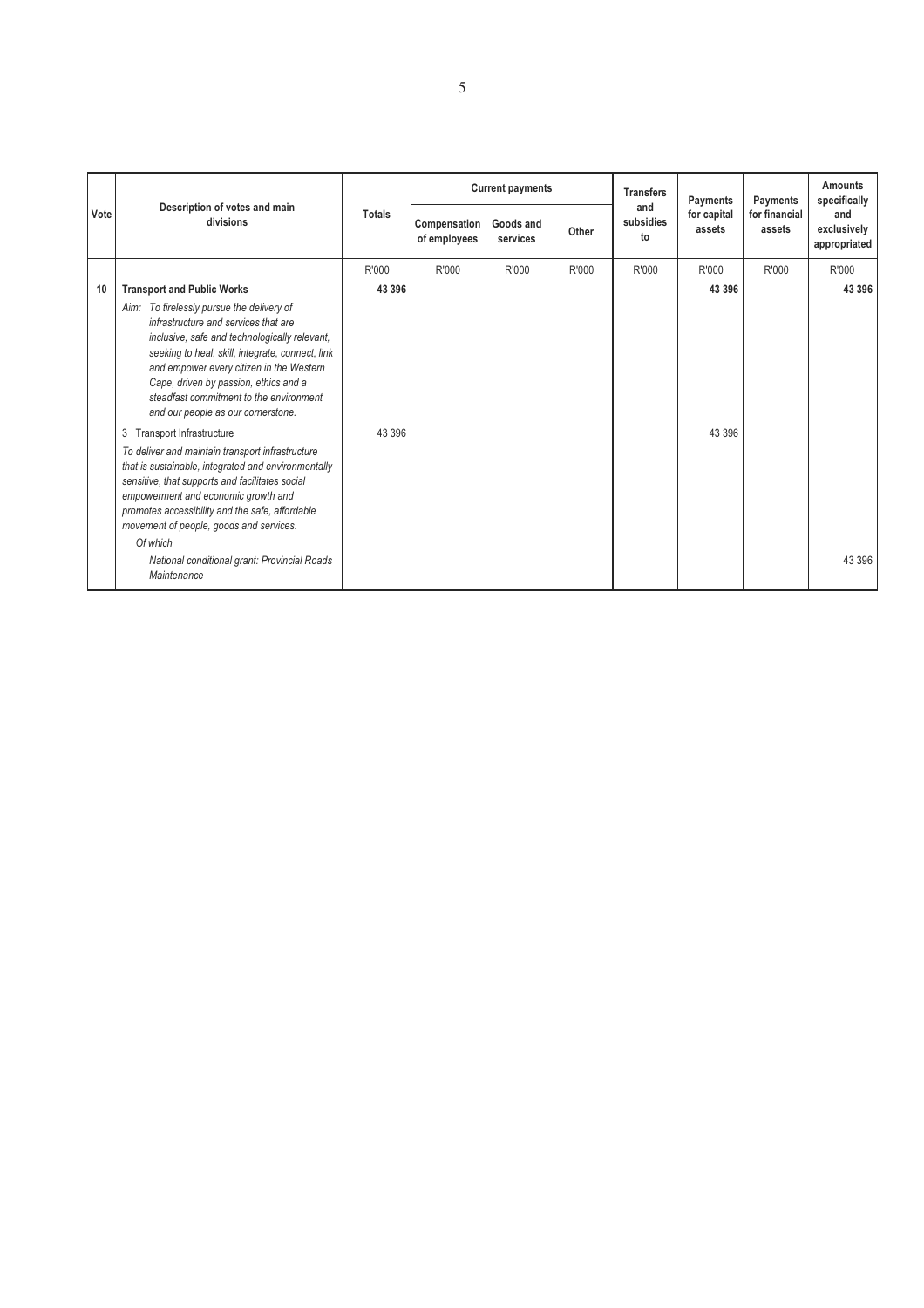### **MEMORANDUM ON THE OBJECTS OF THE WESTERN CAPE ADDITIONAL ADJUSTMENT APPROPRIATION BILL (2021/22 FINANCIAL YEAR)**

### **1. BACKGROUND**

The Bill provides for the appropriation of an additional adjusted amount of money in the 2021/22 financial year that has become available for a requirement of the Province of the Western Cape, Department of Transport and Public Works, in respect of the national conditional grant: Provincial Roads Maintenance.

### **2. CONTENTS OF BILL**

- 2.1 **Clause 1** incorporates the definitions used in the Western Cape Appropriation Act, 2021 (Act 5 of 2021), into the Bill.
- 2.2 **Clause 2** provides that an adjusted appropriation by the Provincial Revenue Fund attributable to a vote and main division within that vote for a specific listed purpose is set out in the Schedule to the Bill. The spending of this appropriation is subject to the Public Finance Management Act, 1999 (Act 1 of 1999).
- 2.3 **Clause 3** provides that the amount listed in the Schedule to the Bill as specifically and exclusively appropriated and that refers to a national conditional grant may be used only for the purpose stipulated in the Division of Revenue Act, 2021 (Act 9 of 2021), and in accordance with the framework published in terms of that Act.
- 2.4 **Clause 4** provides for the short title.

### **3. CONSULTATION**

The following role players were consulted:

- *(a)* Department of the Premier: Branch: Legal Services
- *(b)* Provincial Treasury
- *(c)* Department of Transport and Public Works.

### **4. FINANCIAL IMPLICATIONS**

R43,396 million will be made available to the vote listed in the Schedule to the Bill from funds that have become available for a requirement of the Province in respect of the 2021/22 financial year.

### **5. LEGISLATIVE COMPETENCE**

The Provincial Minister responsible for finance is satisfied that the provisions of the Bill fall within the legislative competence of the Province.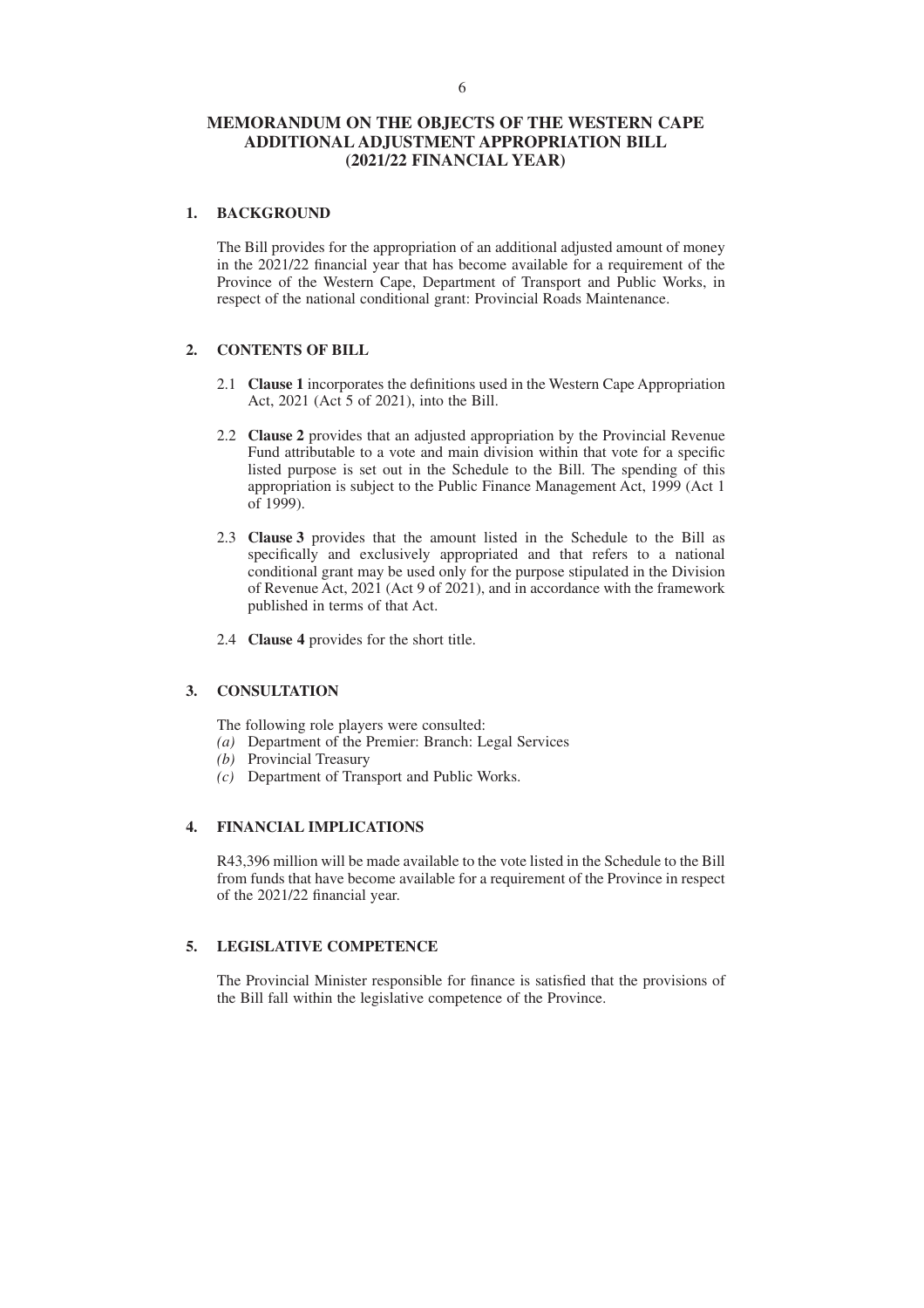## **WETSONTWERP**

**Tot bewilliging van 'n bykomende aangesuiwerde bedrag geld uit die Provinsiale Inkomstefonds ingevolge artikel 31(2)***(a)* **van die Wet op Openbare Finansiële Bestuur, 1999, ten opsigte van fondse wat beskikbaar geword het vir 'n behoefte van die Provinsie Wes-Kaap ten opsigte van die 2021/22- finansiële jaar; en om voorsiening te maak vir aangeleenthede wat daarmee in verband staan.**

### **AANHEF**

**AANGESIEN** die Nasionale Tesourie bykomende fondse ten opsigte van die nasionale voorwaardelike toekenning: Provinsiale Instandhouding van Paaie aan die Provinsie toegewys het;

**EN AANGESIEN** artikel 31(2)*(a)* van die Wet op Openbare Finansiële Bestuur, 1999 (Wet 1 van 1999), bepaal dat die Provinsiale Minister verantwoordelik vir finansies 'n aansuiweringsbegroting in die Provinsiale Parlement ter tafel kan lê ten opsigte van fondse wat beskikbaar geword het;

**EN AANGESIEN** artikel 26 van die Wet op Openbare Finansiële Bestuur, 1999, bepaal dat die Provinsiale Parlement vir elke finansiële jaar geld moet bewillig vir die behoeftes van die Provinsie,

**WORD DAAR DERHALWE BEPAAL** deur die Provinsiale Parlement van die Wes-Kaap, soos volg:—

#### **Uitleg**

**1.** In hierdie Wet, tensy dit uit die samehang anders blyk, het enige woord of uitdrukking waaraan 'n betekenis geheg is in die Wes-Kaapse Begrotingswet, 2021 (Wet 5 van 2021), die betekenis daaraan geheg in daardie Wet. 5

### **Bewilliging van aangesuiwerde bedrag geld vir behoefte van Provinsie**

**2.** (1) 'n Aangesuiwerde bewilliging deur die Provinsiale Parlement van geld uit die Provinsiale Inkomstefonds ingevolge artikel 31(2)*(a)* van die Wet op Openbare Finansiële Bestuur, vir 'n behoefte van die Provinsie in die 2021/22- finansiële jaar, vir 'n 10 begrotingspos en hoofindeling binne daardie begrotingspos, en vir die spesifieke doeleinde gelys, word in die Bylae uiteengesit.

(2) Die besteding van die bewilliging beoog in subartikel (1) is onderhewig aan die Wet op Openbare Finansiële Bestuur.

### **Bedrag gelys as spesifiek en uitsluitlik bewillig**

15

**3.** Die bedrag in die Bylae gelys as spesifiek en uitsluitlik bewillig en wat verwys na 'n nasionale voorwaardelike toekenning, mag slegs vir die doel bepaal in die Division of Revenue Act en ooreenkomstig die raamwerk gepubliseer ingevolge daardie Wet gebruik word.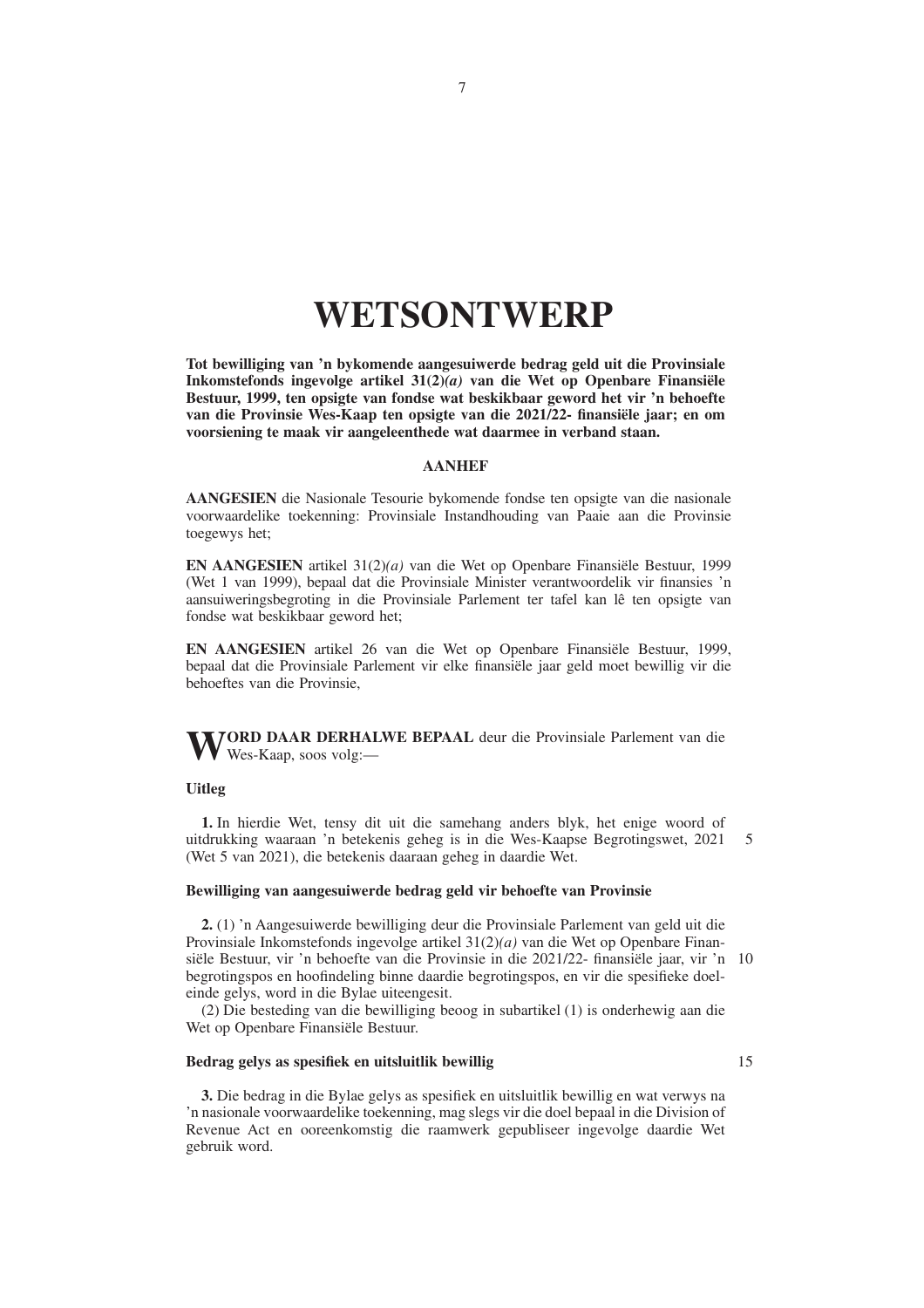### **Kort titel**

**4.** Hierdie Wet heet die Wes-Kaapse Bykomende Aansuiweringsbegrotingswet (2021/22- Finansiële Jaar), 2022.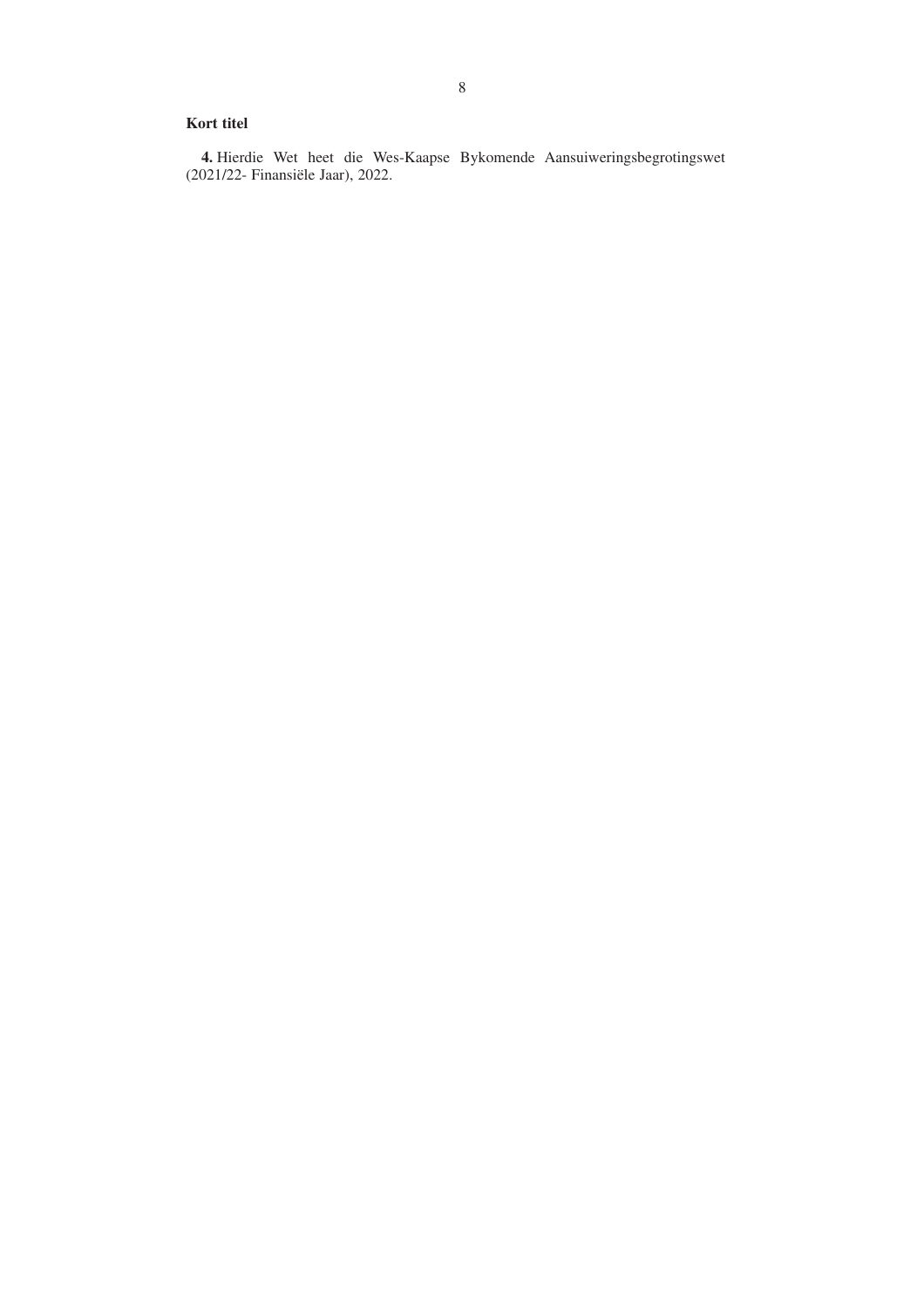### **BYLAE**

## (As 'n las teen die Provinsiale Inkomstefonds)

|                      |                                                 |        |                              | Lopende betaling      |       | Oordrag en<br>subsidie<br>aan | <b>Betaling</b><br>vir<br>kapitaalbates | Betaling vir<br>finansiële<br>bates | Bedrag                                  |  |
|----------------------|-------------------------------------------------|--------|------------------------------|-----------------------|-------|-------------------------------|-----------------------------------------|-------------------------------------|-----------------------------------------|--|
| <b>Begrotingspos</b> | Beskrywing van begrotingspos en<br>hoofindeling | Totaal | Vergoeding van<br>werknemers | Goedere en<br>dienste | Ander |                               |                                         |                                     | spesifiek en<br>uitsluitlik<br>bewillig |  |
|                      |                                                 | R'000  | R'000                        | R'000                 | R'000 | R'000                         | R'000                                   | R'000                               | R'000                                   |  |
| 10                   | Vervoer en Openbare Werke                       | 43 396 |                              |                       |       |                               | 43 396                                  |                                     | 43 396                                  |  |
|                      |                                                 | 43 396 |                              |                       |       |                               | 43 396                                  |                                     | 43 396                                  |  |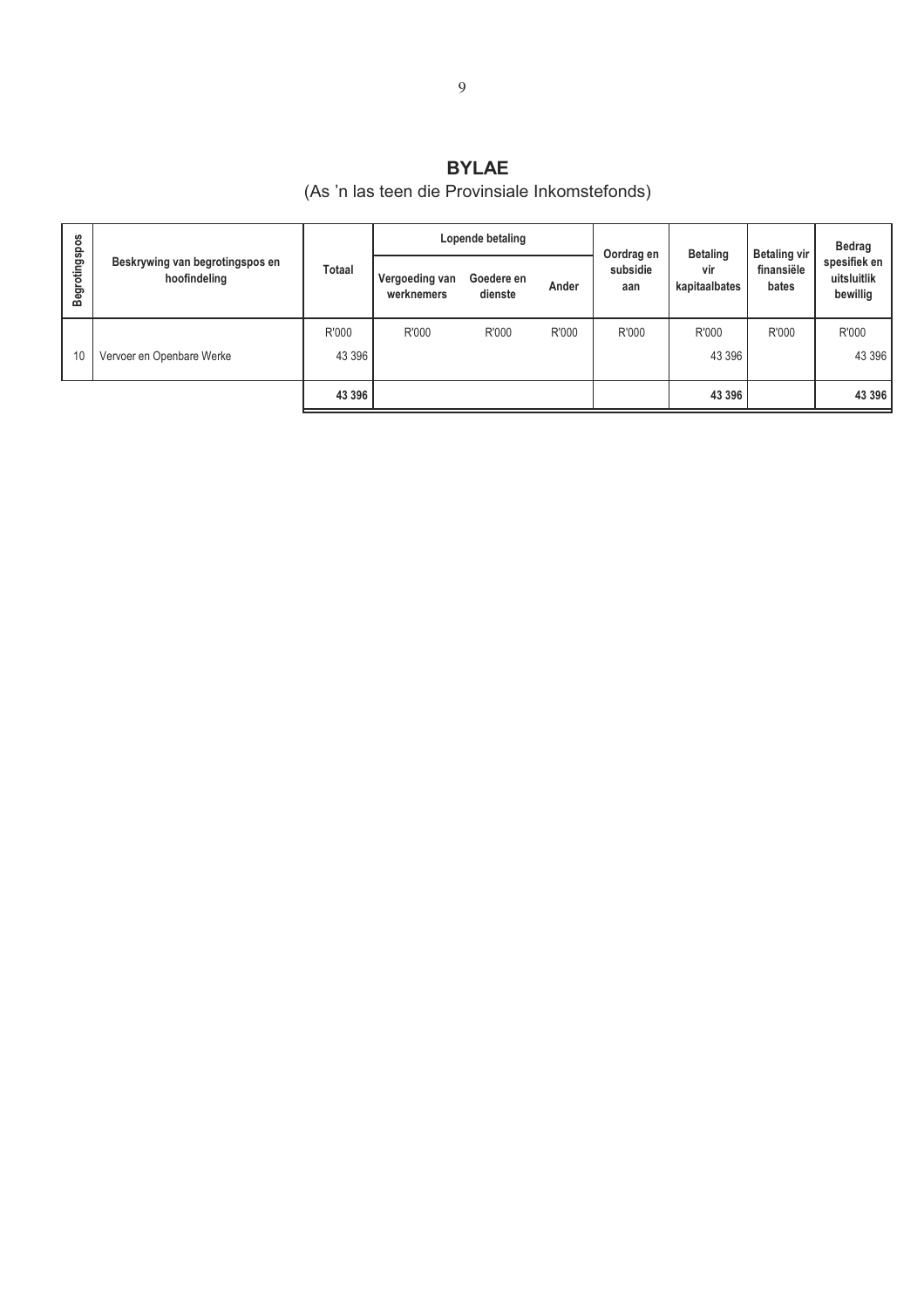|               |                                                                                                                                                                                                                                                                                                                                                                                     |        |                                         | Lopende betalings |       | Oordragte              | <b>Betalings</b><br>vir<br>kapitaalbates | <b>Betalings vir</b> | Bedrae<br>spesifiek en<br>uitsluitlik<br>bewillig |
|---------------|-------------------------------------------------------------------------------------------------------------------------------------------------------------------------------------------------------------------------------------------------------------------------------------------------------------------------------------------------------------------------------------|--------|-----------------------------------------|-------------------|-------|------------------------|------------------------------------------|----------------------|---------------------------------------------------|
| Begrotingspos | Beskrywing van begrotingspos en<br>hoofindelings                                                                                                                                                                                                                                                                                                                                    | Totale | Vergoeding van Goedere en<br>werknemers | dienste           | Ander | en<br>subsidies<br>aan |                                          | finansiële<br>bates  |                                                   |
|               |                                                                                                                                                                                                                                                                                                                                                                                     | R'000  | R'000                                   | R'000             | R'000 | R'000                  | R'000                                    | R'000                | R'000                                             |
| 10            | Vervoer en Openbare Werke                                                                                                                                                                                                                                                                                                                                                           | 43 396 |                                         |                   |       |                        | 43 396                                   |                      | 43 396                                            |
|               | Doel: Om onvermoeid die lewering van<br>infrastruktuur en dienste na te streef wat<br>omvattend, veilig en tegnologies<br>relevant is, daarna streef om elke<br>burger in die Wes-Kaap te genees,<br>bekwaam te maak, te integreer, te<br>verbind en te bemagtig, gedryf deur<br>passie, etiek en 'n standvastige<br>verbintenis tot die omgewing en ons<br>mense as ons hoeksteen. |        |                                         |                   |       |                        |                                          |                      |                                                   |
|               | 3 Vervoerinfrastruktuur<br>Om vervoerinfrastruktuur te lewer en in stand<br>te hou wat volhoubaar, geïntegreerd en<br>omgewingsensitief is, wat maatskaplike<br>bemagtiging en ekonomiese groei ondersteun<br>en fasiliteer, toeganklikheid bevorder en die<br>veilige, bekostigbare vervoer van mense,<br>goedere en dienste moontlik maak.<br>Waarvan                             | 43 396 |                                         |                   |       |                        | 43 396                                   |                      |                                                   |
|               | Nasionale voorwaardelike toekenning:<br>Provinsiale Instandhouding van Paaie                                                                                                                                                                                                                                                                                                        |        |                                         |                   |       |                        |                                          |                      | 43 396                                            |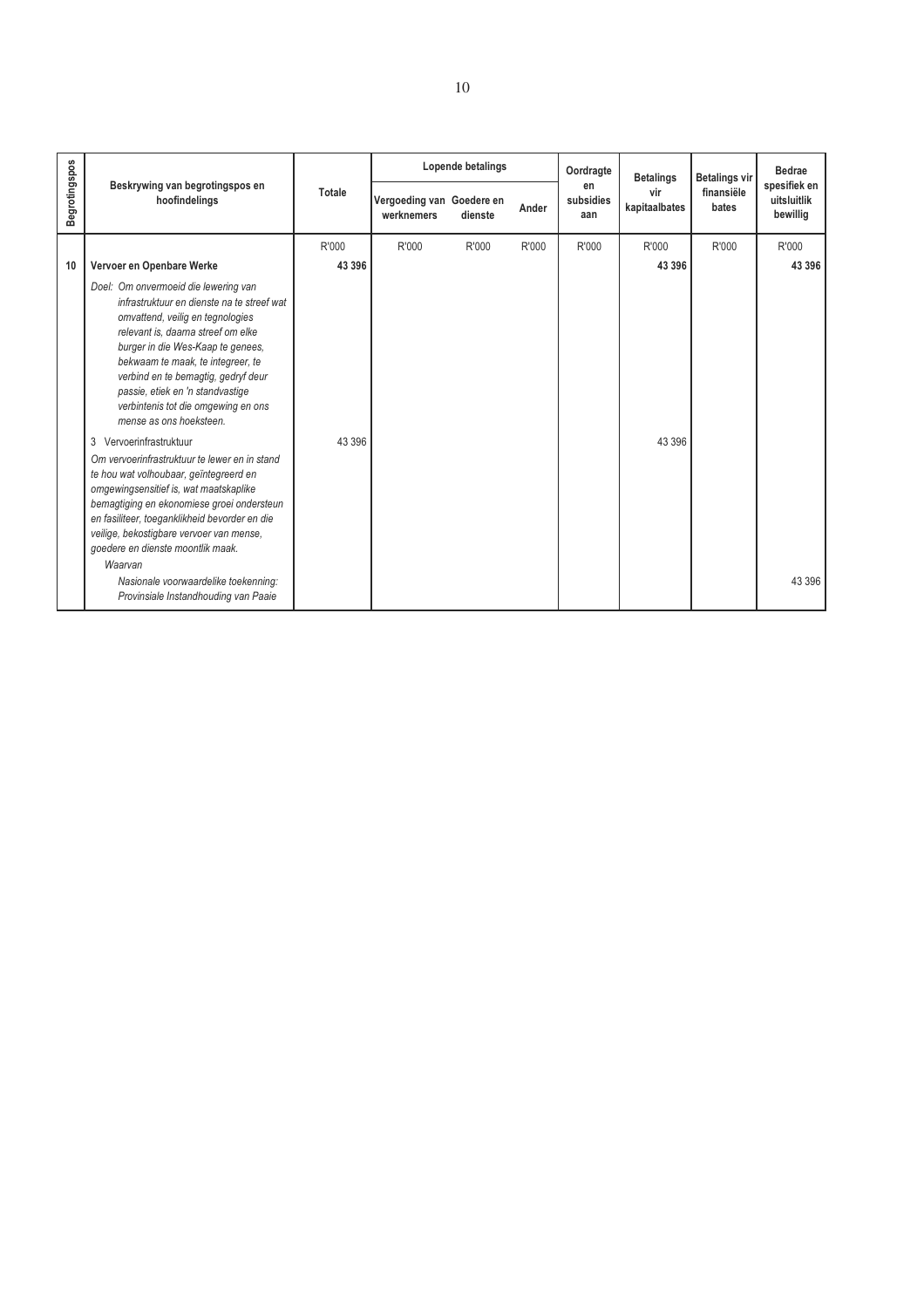### **MEMORANDUM OOR DIE OOGMERKE VAN DIE WES-KAAPSE BYKOMENDE AANSUIWERINGSBEGROTINGSWETSONTWERP (2021/22- FINANSIËLE JAAR)**

### **1. AGTERGROND**

Die Wetsontwerp maak voorsiening vir die bewilliging van 'n bykomende aangesuiwerde bedrag geld in die 2021/22- finansiële jaar wat beskikbaar geword het vir 'n behoefte van die Provinsie Wes-Kaap, Departement van Vervoer en Openbare Werke, ten opsigte van die nasionale voorwaardelike toekenning: Provinsiale Instandhouding van Paaie.

### **2. INHOUD VAN WETSONTWERP**

- 2.1 **Klousule 1** inkorporeer in die Wetsontwerp die woordomskrywings wat in die Wes-Kaapse Begrotingswet, 2021 (Wet 5 van 2021), gebruik word.
- 2.2 **Klousule 2** bepaal dat 'n aangesuiwerde bewilliging deur die Provinsiale Inkomstefonds toewysbaar aan 'n begrotingspos en hoofindeling binne daardie begrotingspos vir 'n spesifiek gemelde doeleinde in die Bylae by die Wetsontwerp uiteengesit word. Die besteding van hierdie bewilliging is onderhewig aan die Wet op Openbare Finansiële Bestuur, 1999 (Wet 1 van 1999).
- 2.3 **Klousule 3** bepaal dat die bedrag wat in die Bylae by die Wetsontwerp gemeld word as spesifiek en uitsluitlik bewillig en wat na 'n nasionale voorwaardelike toekenning verwys, gebruik kan word slegs vir die doeleinde bepaal in die ''Division of Revenue Act, 2021'' (Wet 9 van 2021), en ooreenkomstig die raamwerk wat ingevolge daardie Wet gepubliseer is.
- 2.4 **Klousule 4** maak voorsiening vir die kort titel.

### **3. OORLEGPLEGING**

Die volgende rolspelers is geraadpleeg:

- *(a)* Departement van die Premier: Tak: Regsdienste
- *(b)* Provinsiale Tesourie
- *(c)* Departement van Vervoer en Openbare Werke.

### **4. FINANSIËLE IMPLIKASIES**

R43,396 miljoen sal vir die begrotingspos uiteengesit in die Bylae by die Wetsontwerp beskikbaar gestel word uit fondse wat beskikbaar geword het vir 'n behoefte van die Provinsie ten opsigte van die 2021/22- finansiële jaar.

### **5. WETGEWENDE BEVOEGDHEID**

Die Provinsiale Minister verantwoordelik vir finansies is tevrede dat die bepalings van die Wetsontwerp binne die wetgewende bevoegdheid van die Provinsie ressorteer.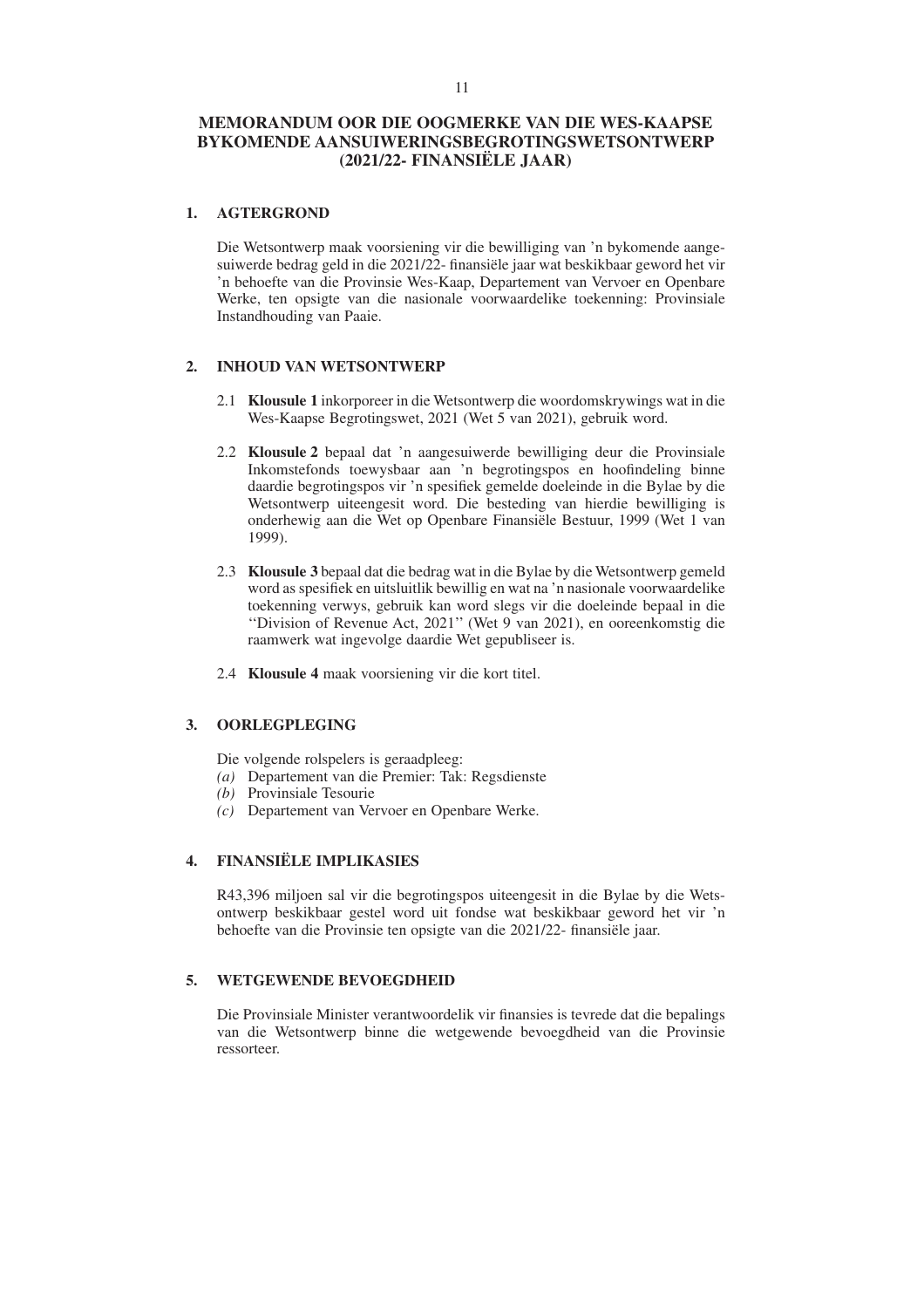# **UMTHETHO OSAYILWAYO**

**Ulwabiwo lwezixamali ezongeziweyo ezihlengahlengisiweyo eziphuma kwiNgxowamali yeNgeniso yePhondo, ngokwecandelo 31(2)***(a)* **lomthetho i***Public Finance Management Act, 1999***, ngokunxulumene nenkxasomali ethe yakho kusenzelwa iimfuno zePhondo leNtshona Koloni ngokumalunga nonyakamali ka-2021/22; kunye nokulungiselela ingxaki ezinxulumene noko.**

### **IMBULAMBETHE**

**KANANJALO** uNondyebo kaZwelonke wenze ulwabiwo lwesixamali esongezelelweyo oluya kumaPhondo ngokuhambelana nolwabiwomali olunemiqathango lukazwelonke: Uncedo mali lokulungiswa kweendlela kwiPhondo;

**KANANJALO** icandelo 31(2)*(a)* lomthetho i*Public Finance Management Act, 1999* (uMthetho 1 ka-1999), uchaza ukuba uMphathiswa wePhondo onoxanduva lwezimali angalwandlala uhlahlo lwabiwomali oluhlengahlengisiweyo kwiPalamente yePhondo ukunika utshintsho lwezixamali kwiivoti ngokuhambelana nesixamali esikhoyo;

**KANANJALO** icandelo 26 lomthetho i*Public Finance Management Act, 1999*, wazisa iPalamente yePhondo ukuba yenze ulwabiwomali kunyakamali ngamnye ngokwemfuno zePhondo,

**NGOKO KE MAWENZIWE USEBENZE** yiPalamente yePhondo leNtshona Koloni, ngolu hlobo lulandelayo:—

### **Utoliko**

**1.** Kulo Mthetho, ngaphandle kokuba imeko ibonisa nto yimbi, naliphi na igama okanye ingcaciso enika intsingiselo kuMthetho woLwabiwomali weNtshona Koloni, ka-2021 (uMthetho 5 ka-2021), linentsingiselo emiselweyo kulo Mthetho. 5

### **Ulwabiwo lwesixa semali kulungiselelwa iimfuno zePhondo**

**2.** (1) UHlengahlengiso loLwabiwomali lusenziwa yiPalamente yePhondo ngemali esuka kwiNgxowamali yeNgeniso yePhondo ngokwecandelo 31(2)*(a)* loMthetho woLawulo lweMali kaRhulumente ngeemfuno zePhondo kunyakamali ka-2021/22, 10 kwivoti nakolona lwahlulo kwivoti nganye nokulungiselela iinjongo ezithile ezidwelisiweyo, zibonakaliswe ngokuphandle kwiShedyuli.

(2) Inkcitho kulwabiwomali echazwe kwicandelwana (1) ixhomekeke kuMthetho woLawulo lweMali kaRhulumente.

#### **Izixamali ezikuluhlu ezibekelwe ulwabiwomali ngokungqalileyo nangokukodwa** 15

**3.** Isixamali esichazwe kwiShedyuli njengesibekelwe bucala isesenjongo ekhethekileyo sichaza ukuba ulwabiwo lwesibonelelo esinemiqathango kuZwelonke singanokuthi sisetyenziselwe injongo ethile kuphela echaziweyo kuMthetho woLwahlulo lweNgeniso yaye ngokubhekiselele kwisiseko esiqinisekiswe ngokwalo Mthetho.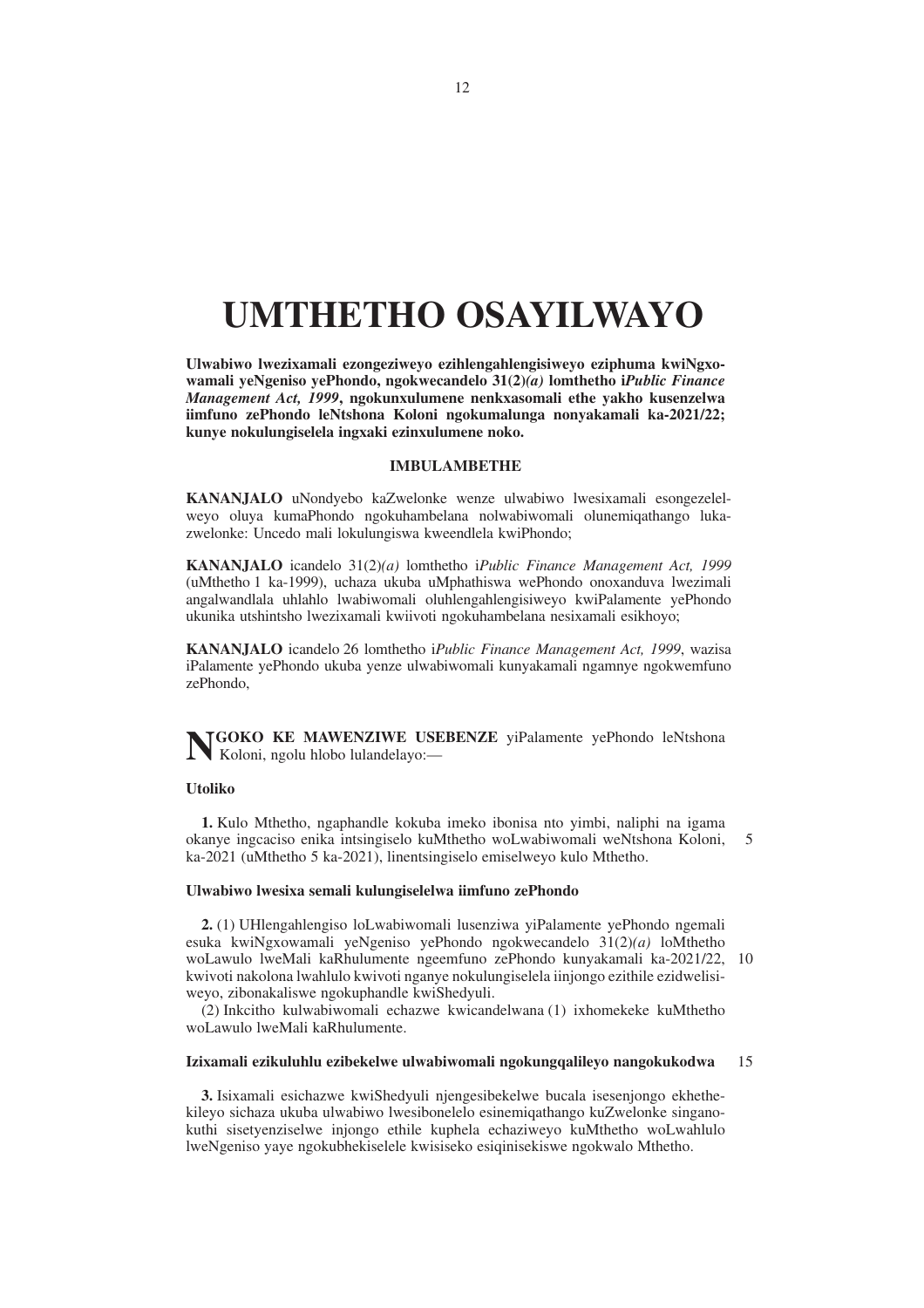### **Isihloko esifutshane**

**4.** Lo Mthetho ubizwa ngokuba nguMthetho woHlengahlengiso olweNgezelelweyo loLwabiwomali weNtshona Koloni (uNyakamali ka-2021/22), 2022.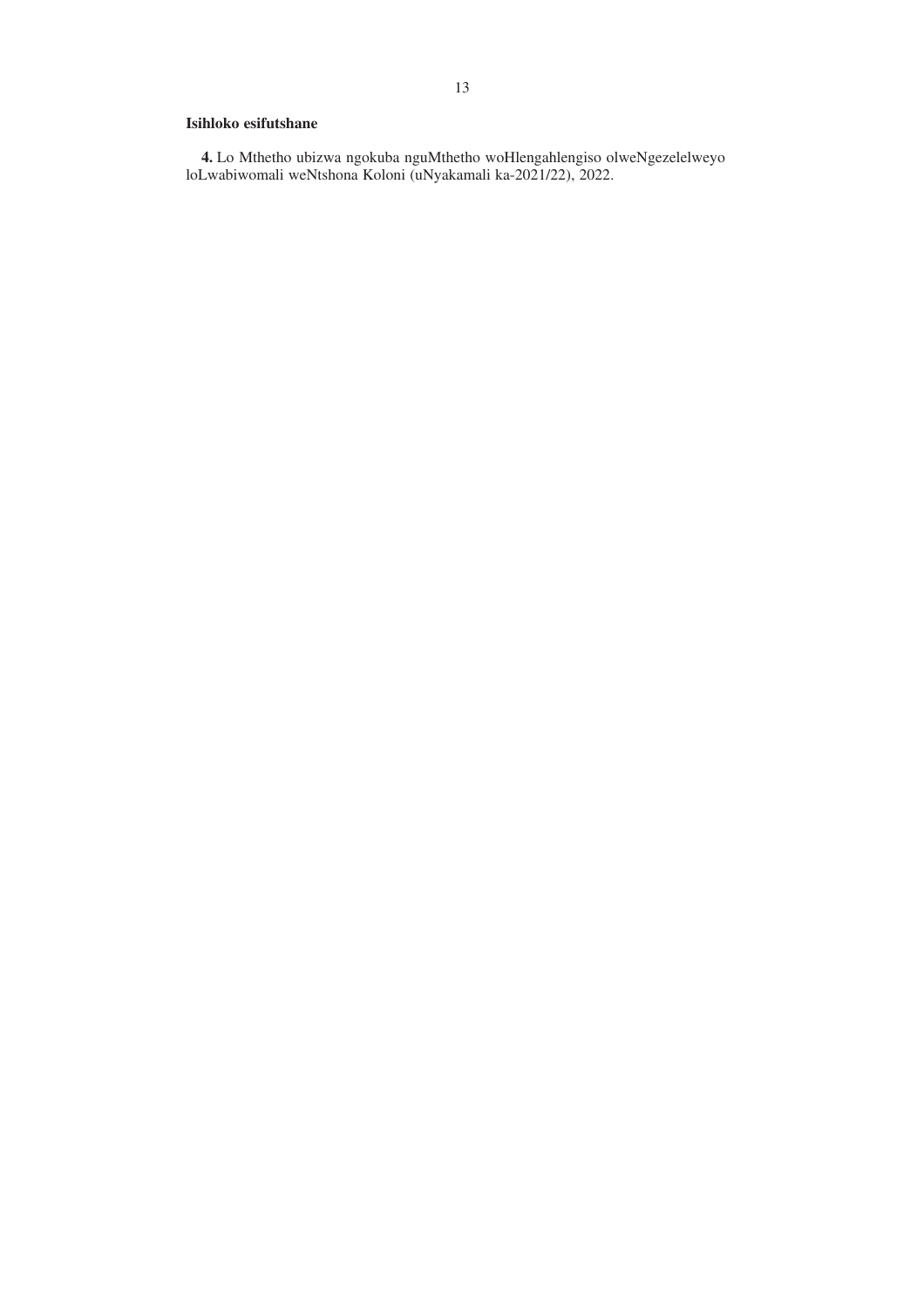### **ISHEDYULI** (Njengesicelo sentlawulo kwiNgxowamali yePhondo)

|         |                                                 |                  |                           | Intlawulo yangoku           |       |                                        |                                           |                                       | Imali ebekelwe<br>bucala<br>ngokukodwa |
|---------|-------------------------------------------------|------------------|---------------------------|-----------------------------|-------|----------------------------------------|-------------------------------------------|---------------------------------------|----------------------------------------|
| l Ivoti | Inkcazo yevoti kunye<br>nengundoqo<br>ephambili | lyonke           | Imbuyekezo<br>yabasebenzi | limpahla kunye<br>neeNkonzo | Enye  | Ukudluliselwa<br>kunye nenkxaso<br>eya | lintlawulo kwii-<br>asethi<br>eziyiNkunzi | Intlawulo<br>kwii-asethi<br>eziyiMali |                                        |
| 10      | EzoThutho neMisebenzi yoLuntu                   | R'000<br>43 3 96 | R'000                     | R'000                       | R'000 | R'000                                  | R'000<br>43 396                           | R'000                                 | R'000<br>43 396                        |
|         |                                                 | 43 396           |                           |                             |       |                                        | 43 396                                    |                                       | 43 396                                 |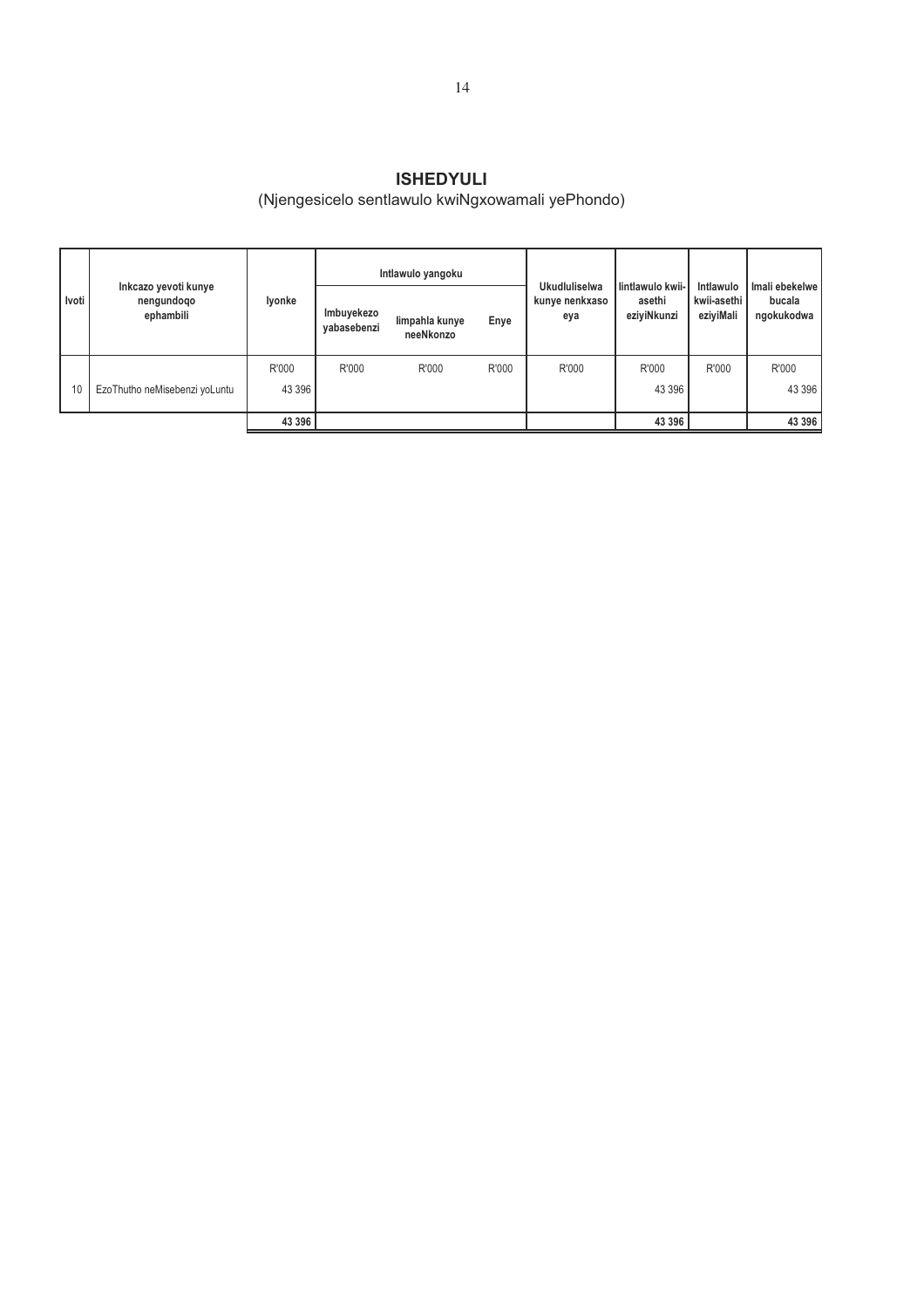|       |                                                                                                                                                                                                                                                                                                                                                                                                                                                                         |        |                           | Intlawulo yangoku              |       | <b>Ukudluliselwa</b>     |                                          |                                       |                                        |
|-------|-------------------------------------------------------------------------------------------------------------------------------------------------------------------------------------------------------------------------------------------------------------------------------------------------------------------------------------------------------------------------------------------------------------------------------------------------------------------------|--------|---------------------------|--------------------------------|-------|--------------------------|------------------------------------------|---------------------------------------|----------------------------------------|
| Ivoti | Inkcazo yevoti kunye nengundoqo<br>ephambili                                                                                                                                                                                                                                                                                                                                                                                                                            | lyonke | Imbuyekezo<br>yabasebenzi | limpahla<br>kunye<br>neeNkonzo | Enye  | kunye<br>nenkxaso<br>eya | lintlawulo<br>kwii-asethi<br>eziyiNkunzi | Intlawulo<br>kwii-asethi<br>eziyiMali | Imali ebekelwe<br>bucala<br>ngokukodwa |
|       |                                                                                                                                                                                                                                                                                                                                                                                                                                                                         | R'000  | R'000                     | R'000                          | R'000 | R'000                    | R'000                                    | R'000                                 | R'000                                  |
| 10    | UThutho neMisebenzi yoLuntu<br>Injongo: Ukusukela ngokungapheliyo<br>unikezelo lweziseko ezingundogo<br>kunye neenkonzo ezibandakanyayo,<br>ezikhuselekileyo nezifanelekileyo<br>ngokwethekhnoloji, ezifuna<br>ukunyanga, isakhono, hlanganisa,<br>uqhagamshelane, unxibelelanisa<br>kwaye uxhobise wonke ummi<br>weNtshona Koloni, eqhutywa<br>luthando, ingobo ezisesikweni<br>nokuzinikela okungagungqiyo<br>kokusingqongileyo nakubantu bethu<br>njengexhadi lethu. | 43 396 |                           |                                |       |                          | 43 396                                   |                                       | 43 396                                 |
|       | Iziseko zophuhliso zoThutho<br>3<br>Ukunikezela nokugcina iziseko zezothutho<br>ezizinzileyo, ezihlanganisiweyo nezinovakalelo<br>lokusinggongileyo, ezixhasa kwaye<br>ziququzelele ukuxhotyiswa koluntu kunye<br>nokukhula koqoqosho nokukhuthaza<br>ukufikeleleka kunye nokuhamba<br>okukhuselekileyo, okufikelelekayo kwabantu,<br>iimpahla kunye neenkonzo.<br>Ngokuba<br>Uncedisomali olunemigathango<br>lukaZwelonke: ULondolozo lweNdlela<br>zePhondo            | 43 396 |                           |                                |       |                          | 43 396                                   |                                       | 43 396                                 |